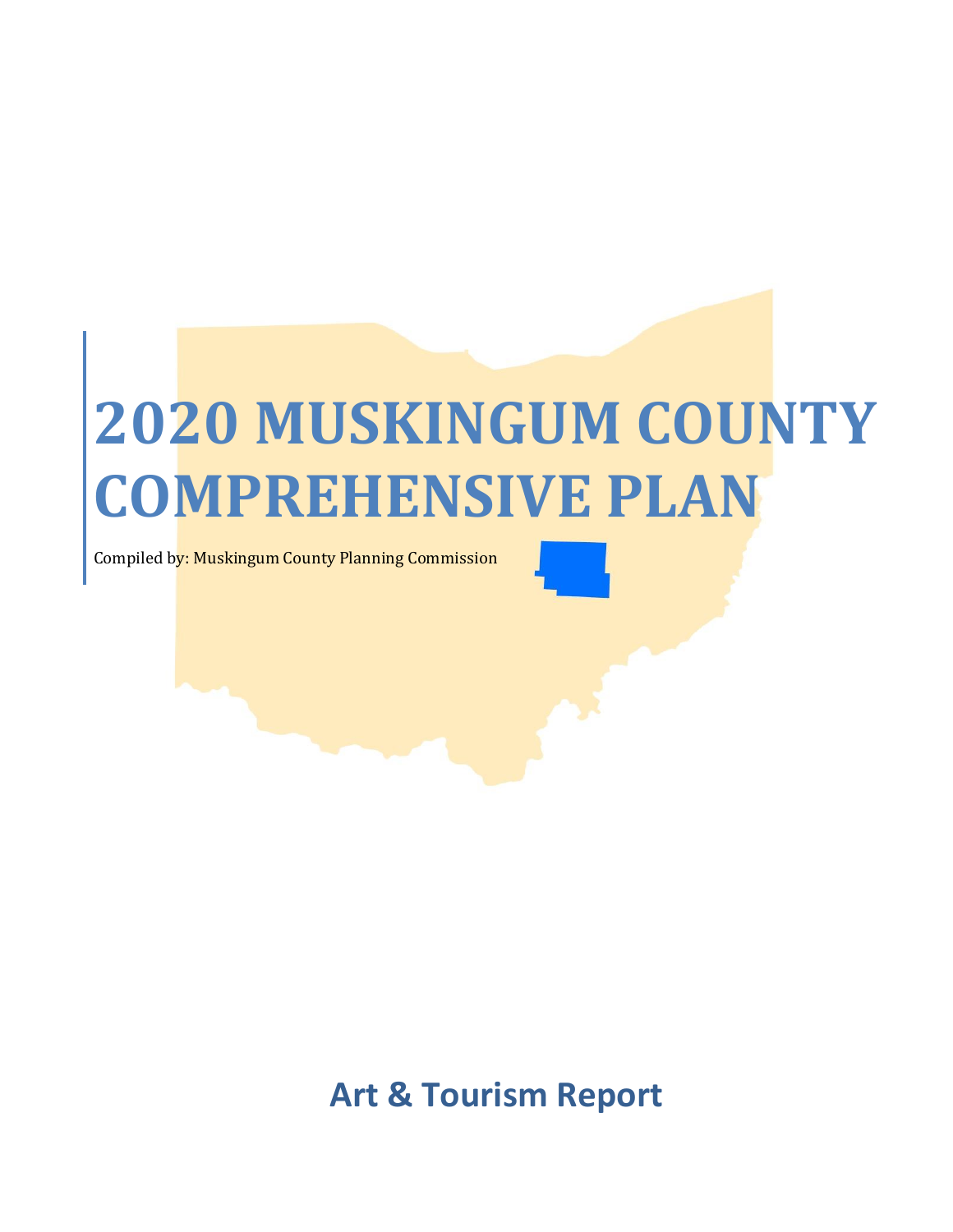# **Art, Humanities, and Tourism**

Tourism has a year round economic impact on the Muskingum County community - a \$220 million dollar impact to be exact.

Travel and tourism is a serious business for this nation, the state of Ohio and Zanesville-Muskingum County. Tourism is an industry with unbelievable potential to improve our economy and enrich society. The money spent by travelers has made our industry the third largest retail sales industry. This is one example of how tourism works for America and ultimately Muskingum County.

In addition, tourism is one of the fastest ways to create jobs. The travel and tourism industry creates numerous small businesses that directly and indirectly support travelers. In Ohio alone nearly 309,000 jobs are related to tourism and the travel and tourism payroll totals \$4 billion dollars. Here in Muskingum County nearly 4,000 jobs are tourism related with a total direct payroll of 24 million dollars. Again, that is tourism working for Muskingum County.

**Art, Humanities, and Tourism**<br>Tourism has a year round cronomic impact on the Muskingum County community a \$220<br>million dollar impact to be coef.<br>Travel and county may are accurated as for this nation, the state of otho a Muskingum County is home to a variety of top notch and well-designed museums – Zanesville Museum of Art, the National-Road Zane Grey Museum, the John and Annie Glenn Museum, Stone Academy, The Gant House and The Dr. Increase Mathews House. We are also home to The Wildsa 9,154 acre wildlife preserve of endangered species from Africa, Asia and North America. In addition, trails, green spaces and public gardens are enjoyed and maintained by our Muskingum Valley Park District. Theater, Live Music and family activities are offered through a variety of venues including Secrest Auditorium, Zane Trace Theater, The Renner, and The Muskingum County Library System. There is also a vibrant Artist Colony offering studio tours, open houses and First Friday Art Walks.

Muskingum County offers many interesting historical, cultural and geographical features to and for the area. The Y Bridge, The S Bridge, state parks, the National Road and of course the rich pottery history that has left a remarkable imprint on the ceramic industry. And, after nearly 200 years of pottery production, this community is still known as a source for high quality pottery.

Graced by rolling hills and rich woodlands, Muskingum County instills a sense of heritage, pride and wellbeing and welcomes guests to enjoy all that Muskingum County has to offer.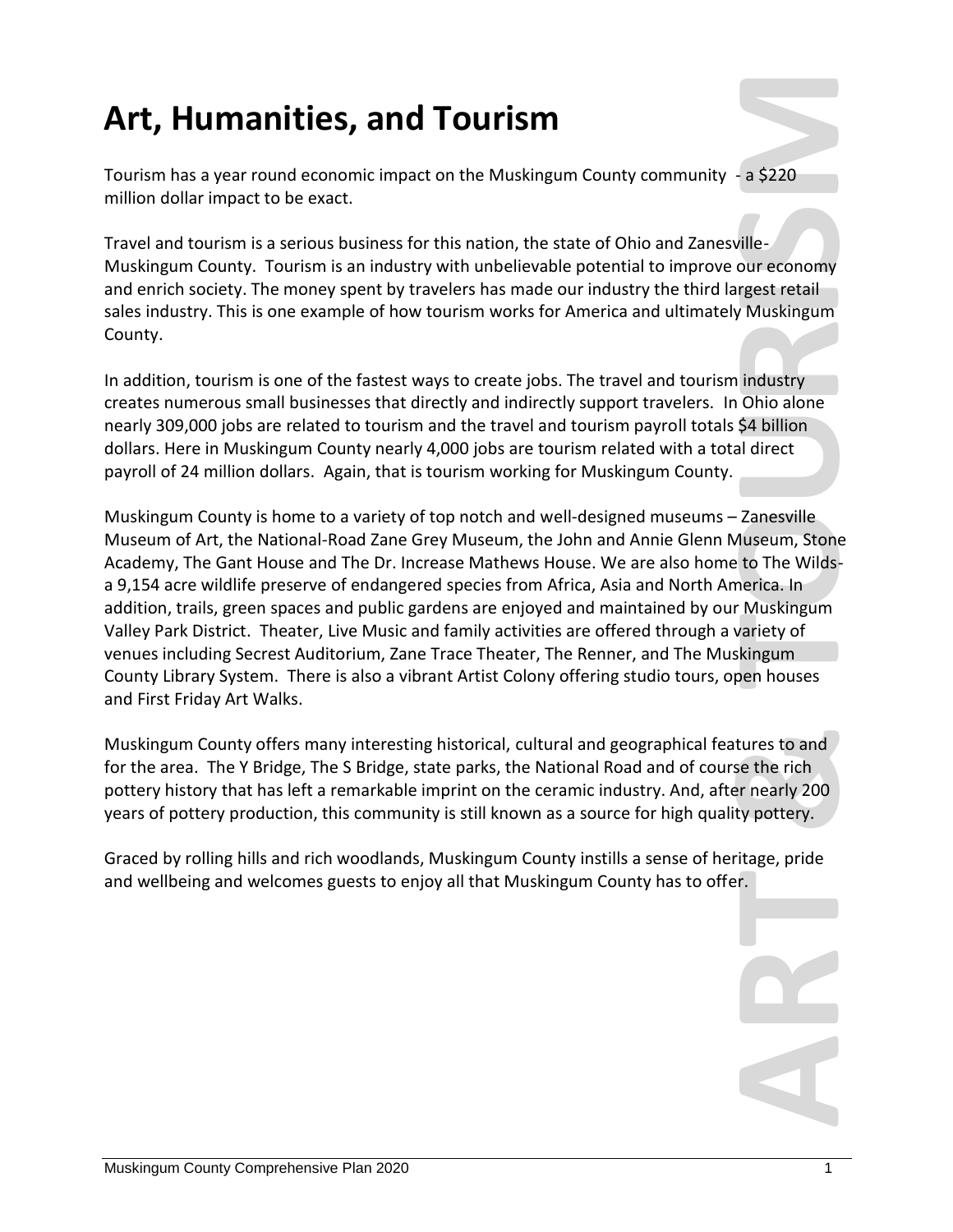## **Objective:**

 Support and develop awareness, growth and enthusiasm for quality arts and historical experiences for residents of and visitors to Muskingum County.

**Vision –** Provide leadership and a unified, focused voice for the arts and humanities in Muskingum County to facilitate educational and transformational experiences for community members and guests.

**Goal -** Establish a Muskingum County Arts and Humanities Council in order to facilitate and enhance the communication, coordination, cooperation, and collaboration between the outstanding visual, performing, applied, digital and musical arts groups in Muskingum County. This will result in economic, cultural, and educational growth for the arts and historical communities of the county.

**Stakeholders -** Council to be comprised of a group of area stakeholders in the community who have experience in planning and developing projects for the arts and humanities. These council members may include, but are not limited to, one representative from the following: Zanesville Memorial Concert Band, local historical sites, Zanesville Museum of Art, ZAAP, Zanesville Community Theatre, Renner Theatre, ArtCoz, Thursday Music Club, Zanesville Concert Association, Southeastern Ohio Symphony Orchestra, Secrest Auditorium, an artist with a gallery or studio in Muskingum County, a Muskingum County arts volunteer, a Muskingum County arts educator, a Muskingum County arts advocate/collector, Muskingum County Commissioner, Muskingum County Library and the Convention and Visitors Bureau.

**Scope** – Council/Director will…

- Serve as an informational resource to the Community and County Commissioners regarding arts and humanities related initiatives and issues.
- Provide an annual report updating the County Commissioners regarding the state of the arts and humanities in Muskingum County.
- Explore and communicate collaborative promotional and grant opportunities.
- Research, develop and share return on investment and economic impact of the arts and humanities data.
- Cultivate positive working relationships between public, private, nonprofit and other sectors and encourage collaboration.
- Provide economic incentives (through grants received) to artisans who invest in the economic development in the county.
- Increase local and statewide awareness of artistic and historical resources in Muskingum County.
- Develop and strengthen local Arts and History Education to encourage lifelong learning, beginning with children.
- Explore the visiting artists programs that surrounding counties have established.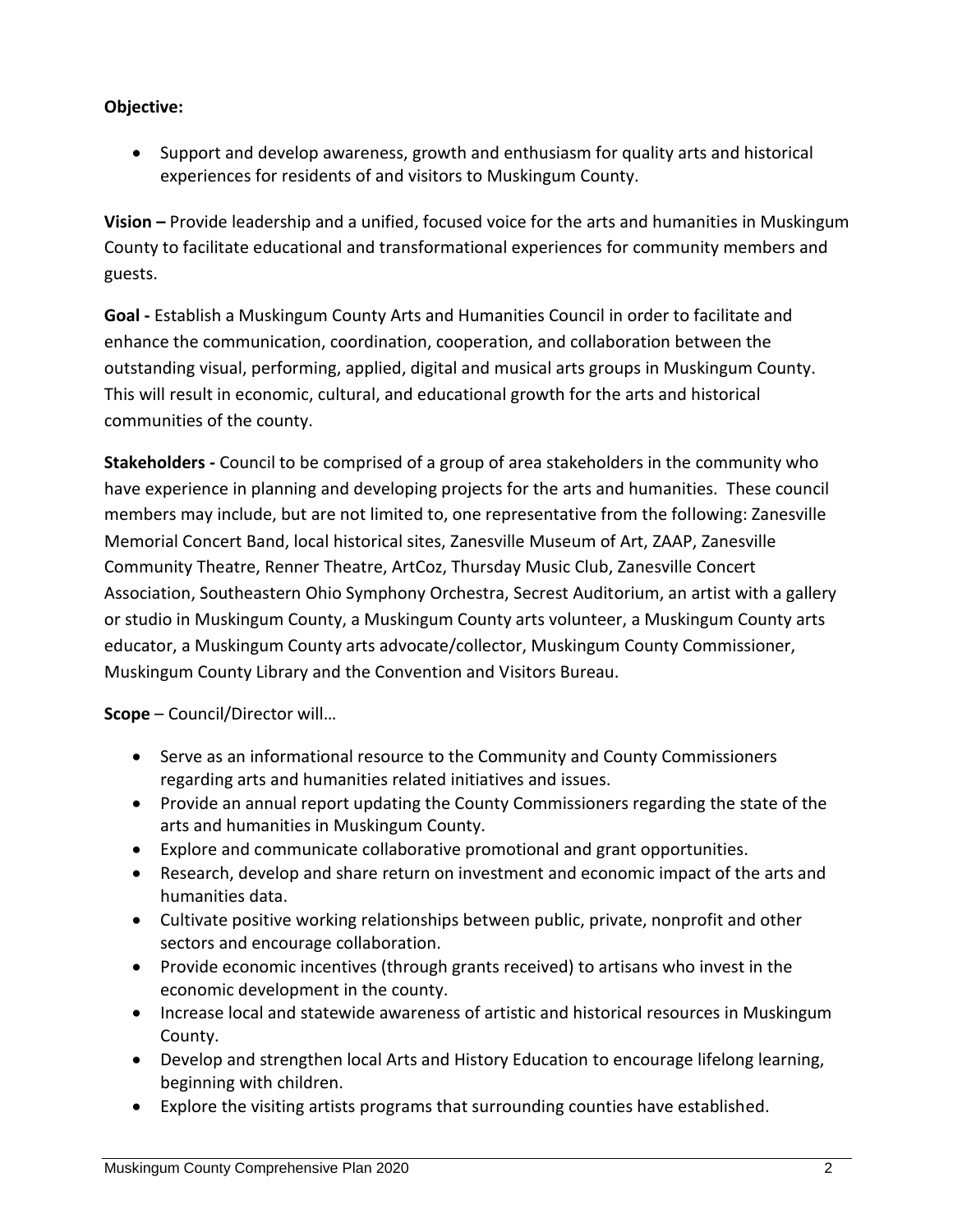- Make plans to hire a staff person that is educated in grant writing for the arts.
- Assess current inventory and determine needs with regards to the arts community.

#### **Projects** –

- Hiring a Director to coordinate projects, apply for grants, plan events, market and promote the arts and history of the area.
- Coordinate entertainment at the Landing and other green spaces in conjunction with the Muskingum Valley Park District Director (for example…live performances, movies in the park, portrayals of historical events or people.)
- Coordination of First Friday Art Walk.
- Recruiting additional artists to locate to the area.
- Serve as main point person to expand the arts and humanities.
- Inventory and engage all organizations that currently have an impact or could be impacted by the Arts and Humanities Council.
- Identify potential funding sources.

#### **Objective:**

 Promote Muskingum County as a year-round, overnight and daytrip destination for motor coach groups, meeting planners, motorcycle groups, school groups, sporting events and leisure travelers through the efforts of the Zanesville-Muskingum County Convention and Visitors Bureau.

**Vision –** A supportive and unified focus for the tourism industry of Muskingum County that will continue to grow the economic impact of visitors to the area - direct expenditures by visitors in 2018 accounted for \$223.6 million and supported over 3,000 jobs.

**GOAL -** To continue to attract leisure travelers, motor coach travelers, meetings, sporting events and conventions to stimulate economic growth and to enhance the quality of the community through beautification projects and awareness of events, activities and attractions.

**Stakeholders -** Hotels, restaurants, attractions, museums, gas stations, shops, trails, pottery industry, arts industry, state parks, wineries, agriculture, villages, golf courses, waterways, city officials, county officials, the CVB, the CFA, sporting event organizers, large scale special event organizers, the park district, and the local community.

#### **Scope –**

Support efforts of the Zanesville-Muskingum County Convention and Visitors Bureau through their annual action plan that include the following action items:

- Encourage motor coach operators to utilize Muskingum County as an overnight destination.
- Strengthen the awareness and selection of Muskingum County as a meeting destination.
- Encourage leisure travelers to choose Muskingum County as their overnight destination.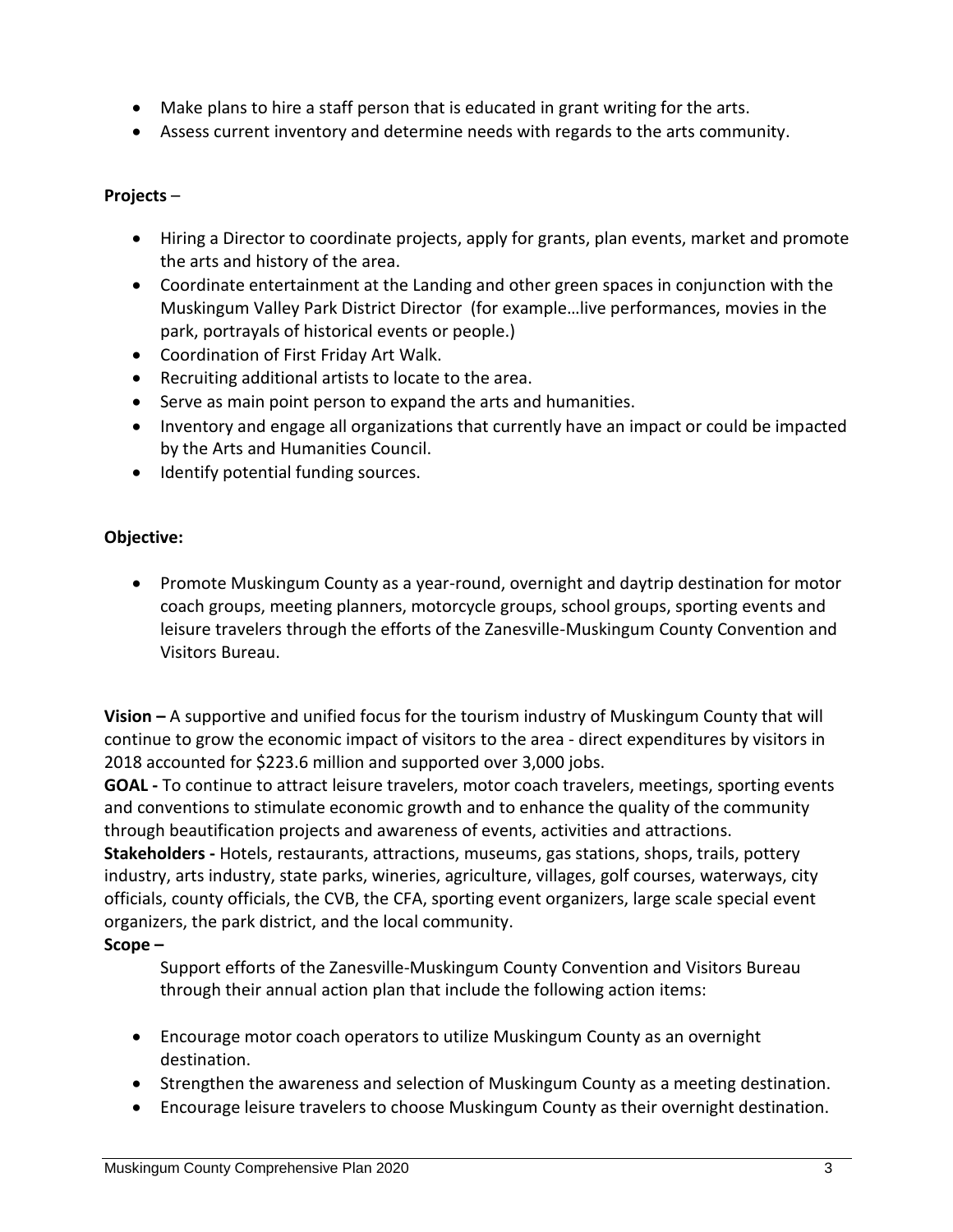- Promote our area attractions to local and regional educators that provide school trips for their students.
- Increase media relations efforts and editorial placement in print and social media outlets.
- Attract additional and provide service to current and future sporting tournaments in Muskingum County.
- Increase consumer awareness of Muskingum County as a golf destination
- Increase motorcycle travel to the area through brand awareness of the Triple Nickel.
- **•** Become known as a Top Notch Destination for motorcycle rides.
- Work in partnership with the Muskingum County hospitality industry for the purpose of education and collaboration.
- Provide exceptional customer service to guests to our area.
- Provide the opportunity for the tourism industry to utilize the center as a way to disseminate their marketing materials.
- Support beautification projects that attract visitors and enhance our community.
- Attract and enchant visitors to our area during the Christmas and New Year's season and to create a sense of pride and holiday spirit for the community.
- Promote Muskingum County as an outdoor recreation destination working with the Muskingum Valley Park District Director.
- Support efforts of holiday lighting and decorations.
- Support the current funding mechanism for the convention and visitors bureau.
- Support infrastructure projects that enhance the appeal of the community.
- Support the efforts of the visitor information center that houses the Chamber of Commerce, the CVB, CFA and Port Authority.

#### **Projects -**

- Visitor Guide development
- Website
- Marketing Materials
- A Storybook Christmas
- Trade Show attendance
- Hospitality Ambassador Program
- Operate first-class visitor center
- Development of Muskingum County Rowing Team and additional events
- Continued support of the Arts and Retail